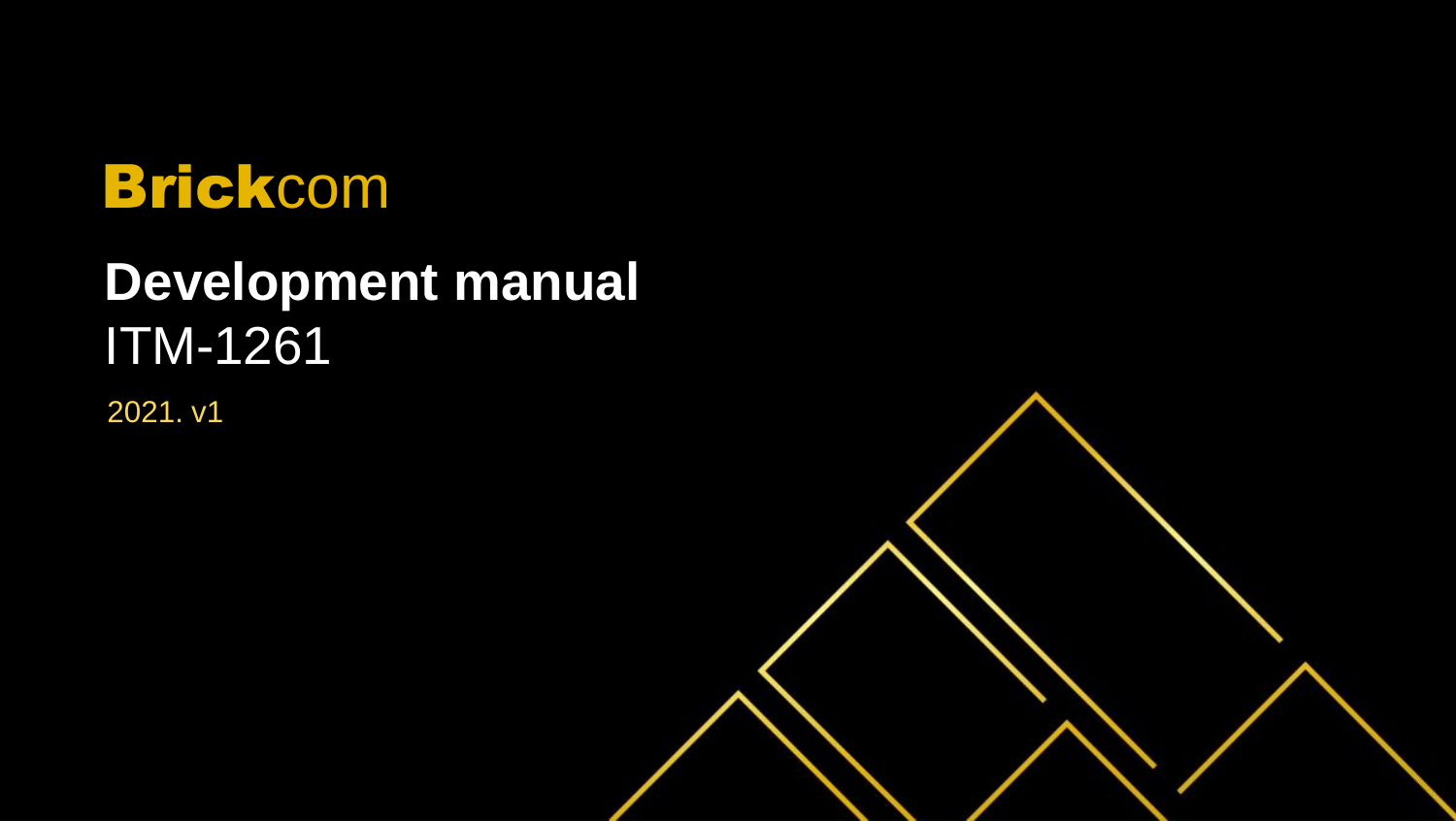#### Requirements

#### ■ **Hardware**

- An ACK module board (USI MT7697H development kit)
- A Nuvoton debug board and UART to USB module
- An internet-accessible **2.4G** Wi-Fi router
- A mobile phone with Amazon Alexa APP
- Some Dupont lines, module USB to TTL and an USB Mini line

#### **Software/Drivers**

- Keil MDK 5.26
- Latest Nu-Link Keil drivers
- Python-3.8 environment, see Python download
- Java SE 8 or later. For Java installation instructions, see [Java SE Downloads](https://www.oracle.com/technetwork/java/javase/downloads/index.html)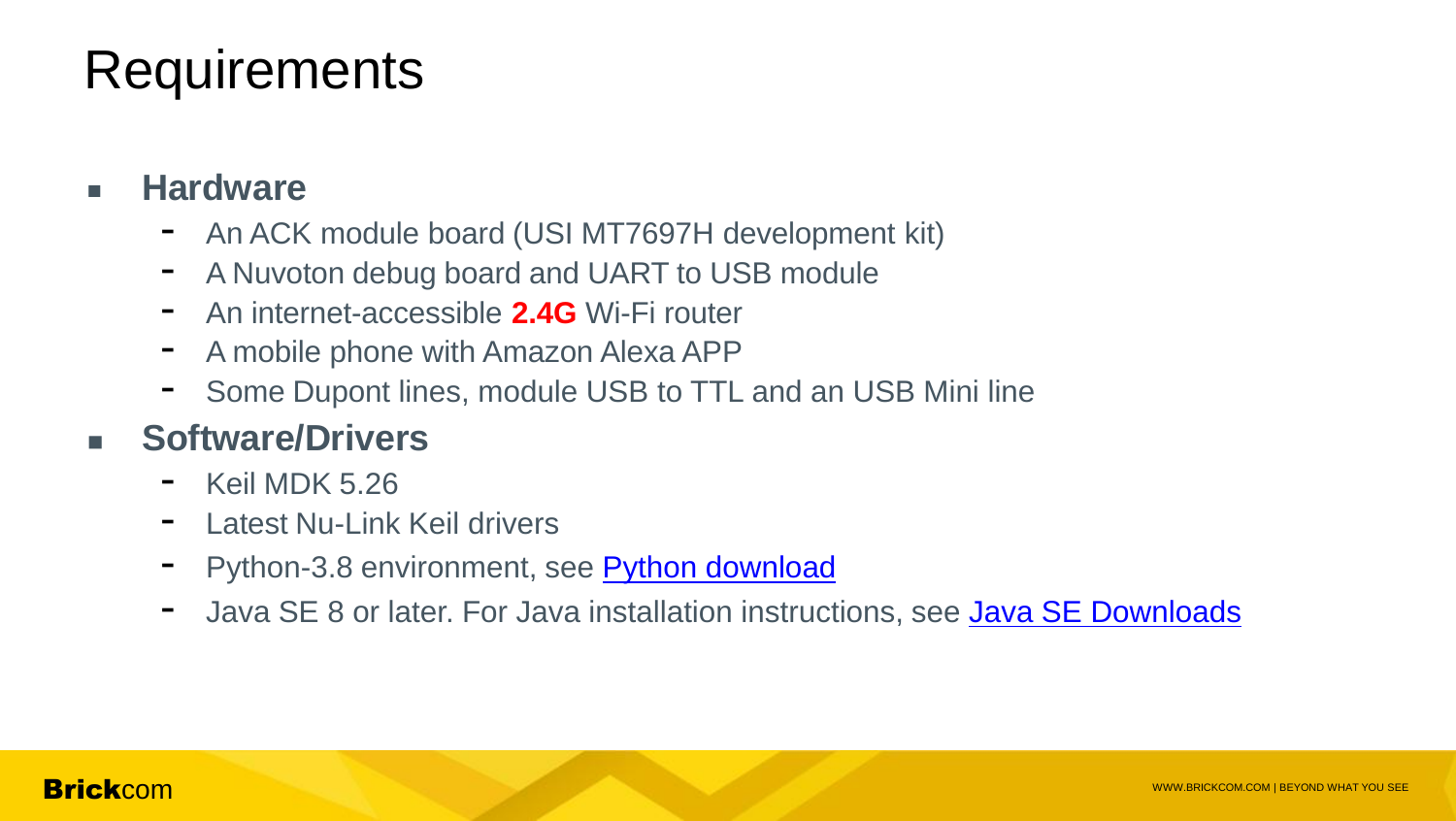### Prepare Amazon account

- Register for an Amazon developer account.
	- [Get an Amazon developer account](https://developer.amazon.com/alexa/console/ack/)
	- Mobile device download APP : Amazon Alexa APP
- The Amazon account must be the same as the APP.

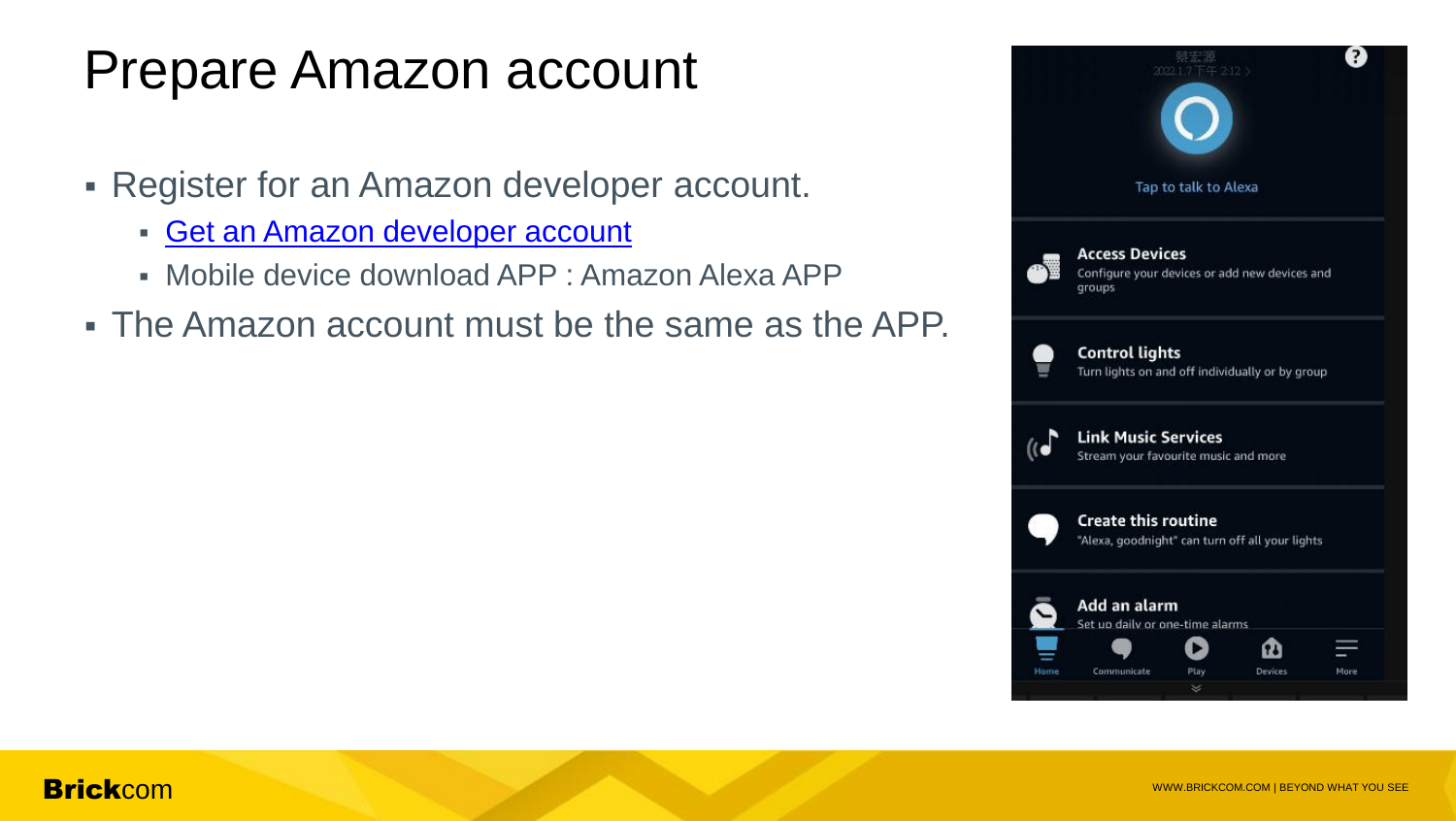#### Hardware Connect

- Connect to console(USB)
- Connect to WiFi debug port: following below picture TX to RX, TX to RX, GND to GND, 3V3 to VDD

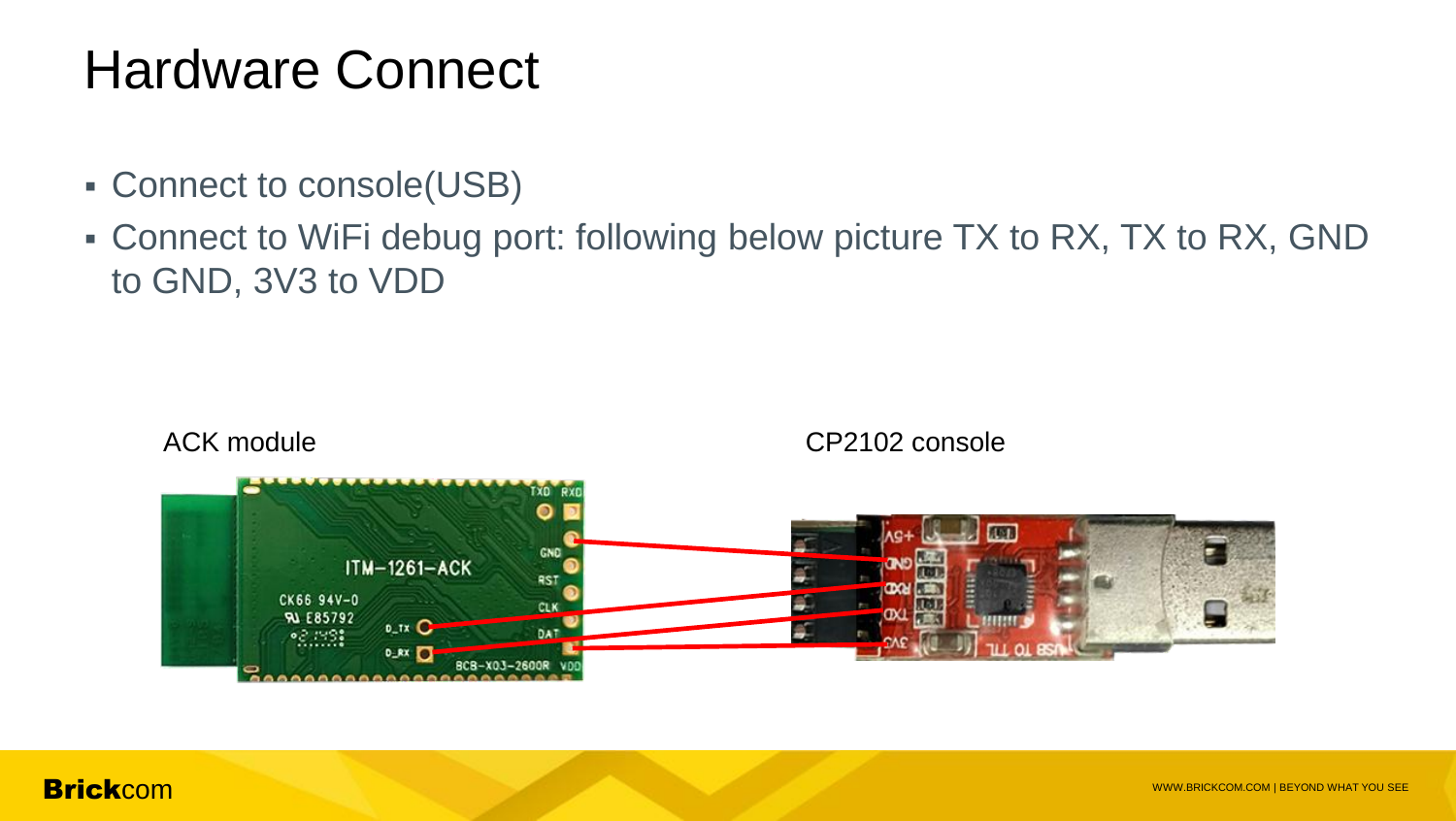#### Hardware Connect

- Connect to console(USB)
- Connect to MCU debug port: following below picture TX to RX, TX to RX, GND to GND, 3V3 to VDD



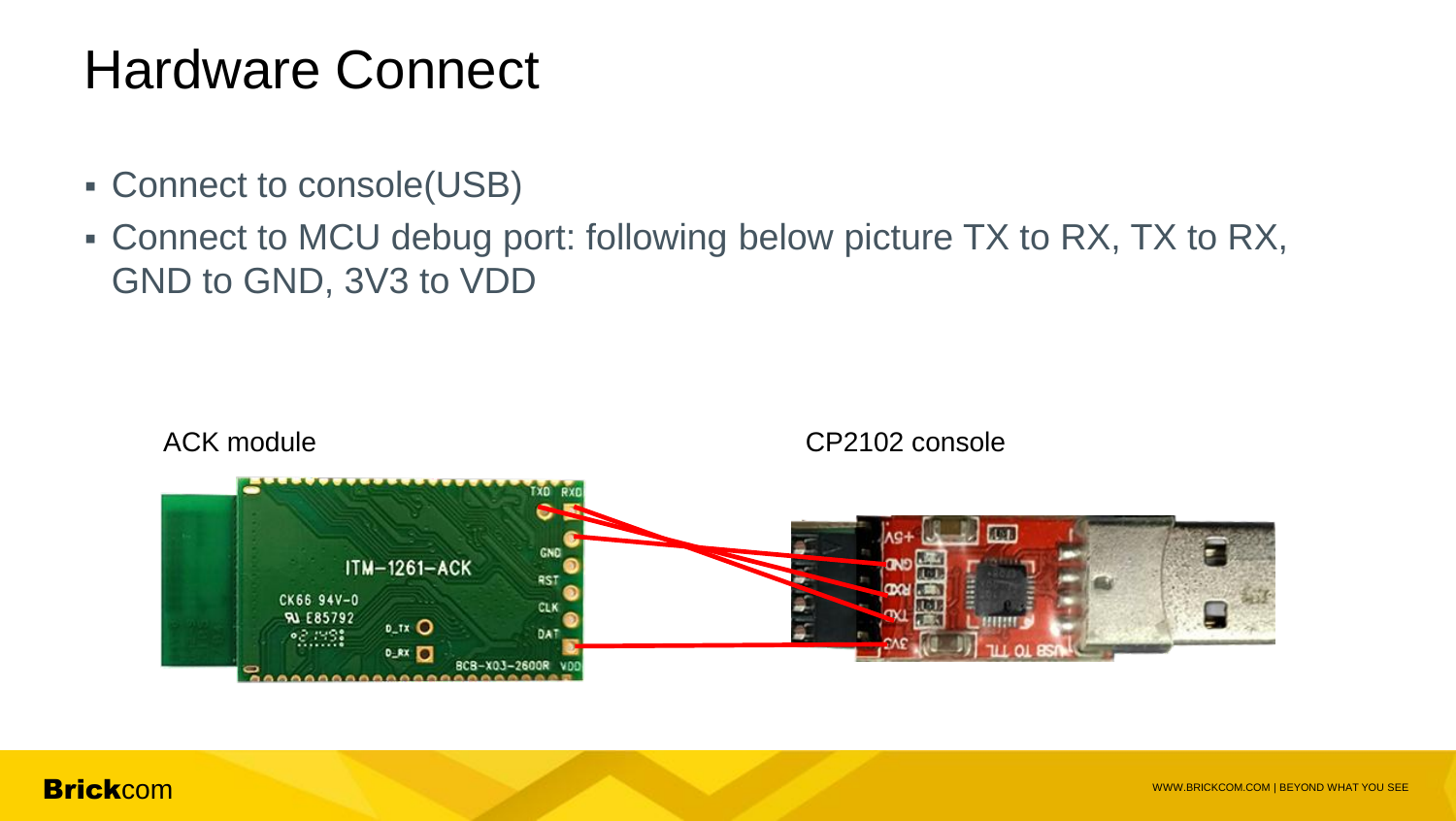#### Hardware Connect

- **Connect to Nuvoton debug board**
- Connect to the pins to load firmware into MCU : VCC/DAT/CLK/RST/GND/TX to RX/RX to TX



#### ACK module **Nuvoton debug board Nuvoton debug board USB to PC**



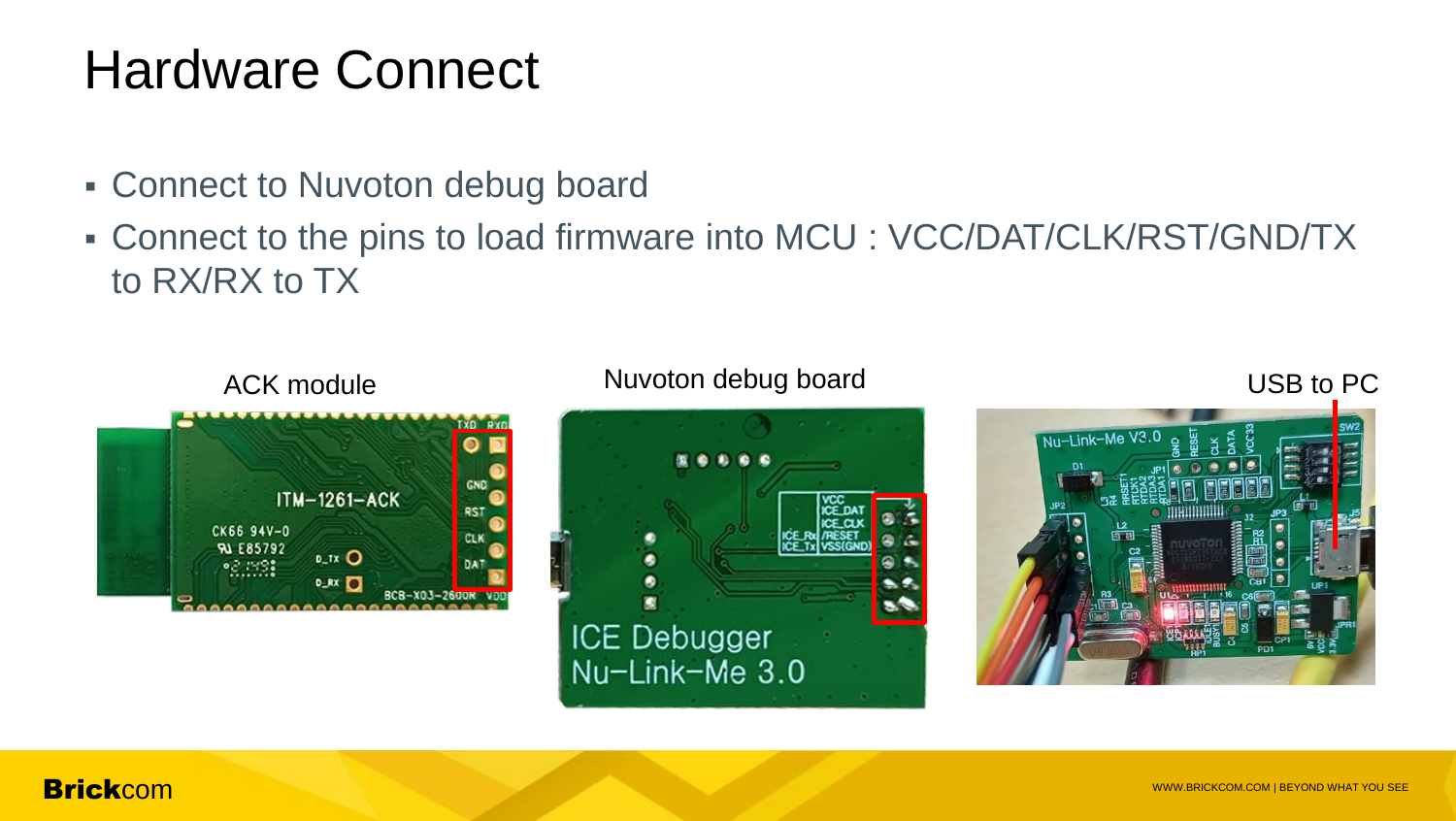## Software Preparation

- **Download python and java** 
	- **[Python download](https://www.python.org/ftp/python/3.8.6/python-3.8.6-amd64.exe)**
	- **[Java](https://www.oracle.com/java/technologies/downloads/) [download](https://www.oracle.com/java/technologies/downloads/)**
	- Remember to add python and java execution to **PATH** variable.
- Ready to develop software
	- Download [ACK Device SDK 4.](https://developer.amazon.com/en-US/docs/alexa/ack/ack-device-sdk.html)
	- Download [Githob code](https://github.com/Brickcom/ACK-HMCU)
	- Put the Github file under the path of <u><ACK\_Device\_SDK\_4>\user\platform</u>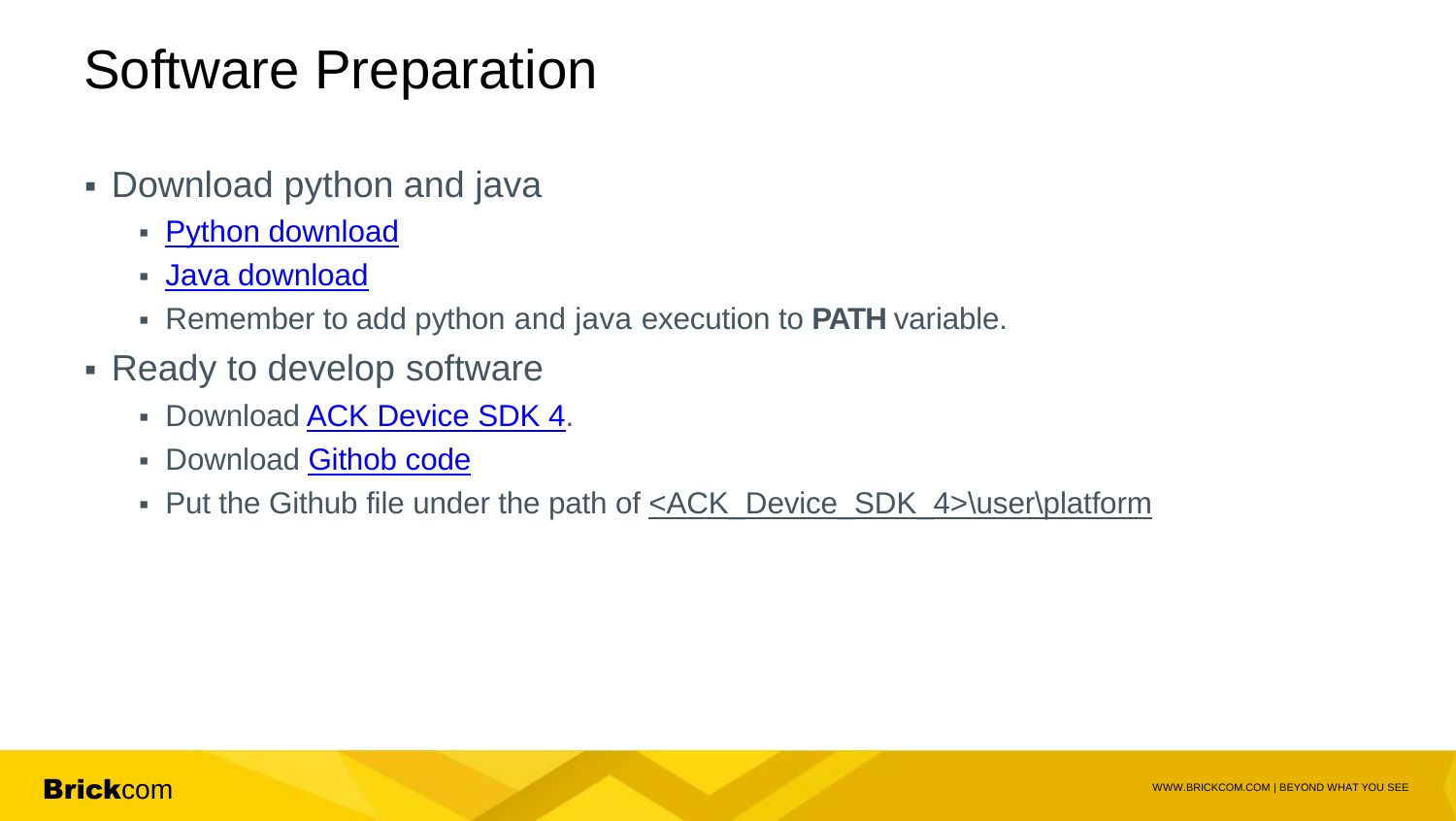#### Driver Installation

- **Install "Nu-Link Driver for Keil" on Window platform** 
	- [Download Nu-Link Driver for Keil](https://www.nuvoton.com/support/tool-and-software/software/dirver/?__locale=en_US)
	- Nuvoton provides installshield wizard to help user to install these utilities for keil.
	- It also includes a Nu-Link USB Driver. Please install it for MDK-ARM debugger and Nuvoton virtual COM(VCOM) function.

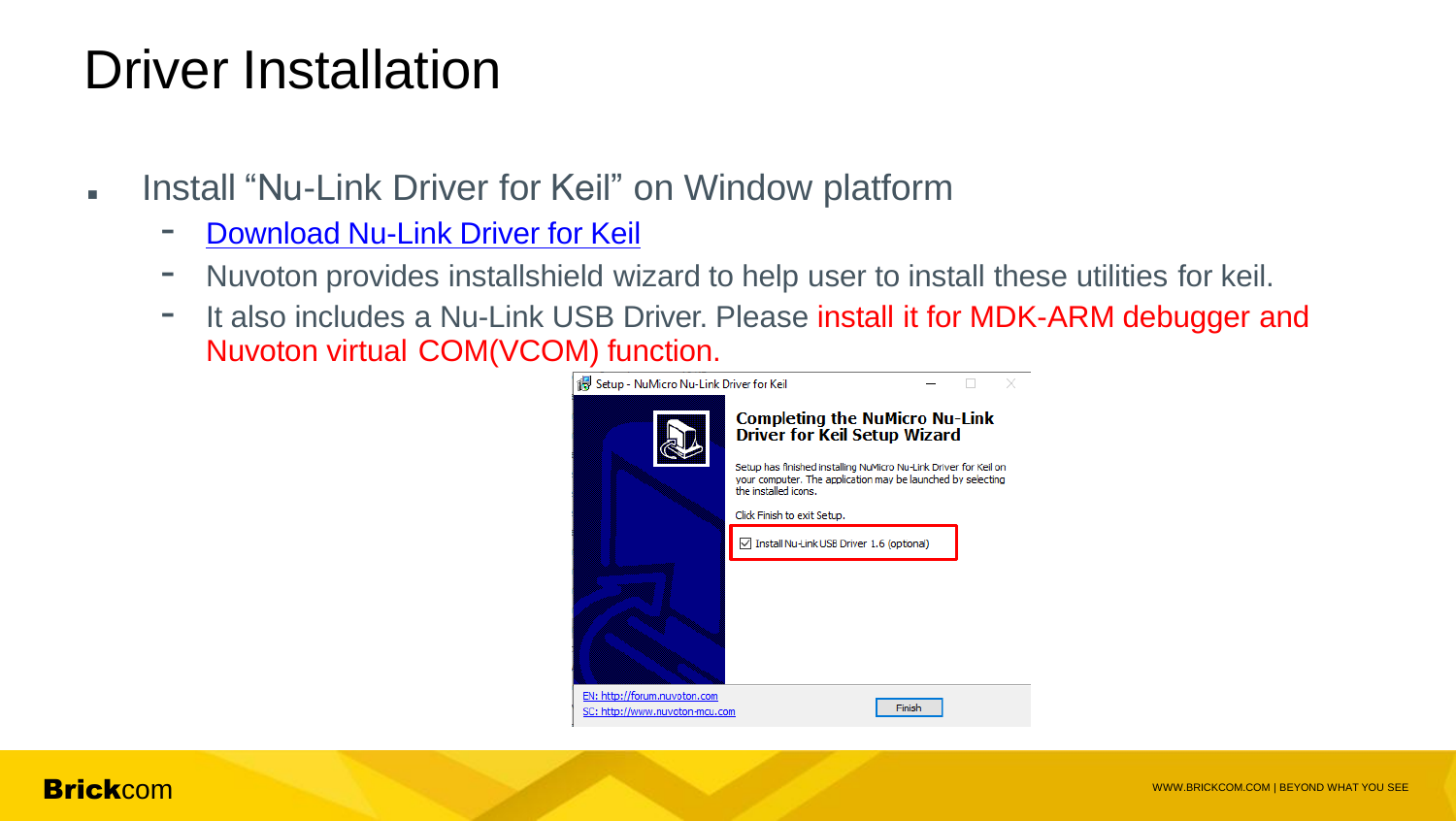## Build Steps

- Open ack.uvmpw Keil multiple project file using MDK 5.26. Path: <Path-to-ACK\_Device\_SDK>\user\platform\numicro\_nuc1261\nutinynuc1261s\ack.uvmpw
- **Press "Batch rebuild" to build all examples.**
- Finally, execute "ack hmcu fw merge.bat" to merge customer\_loader and example into a hex file.

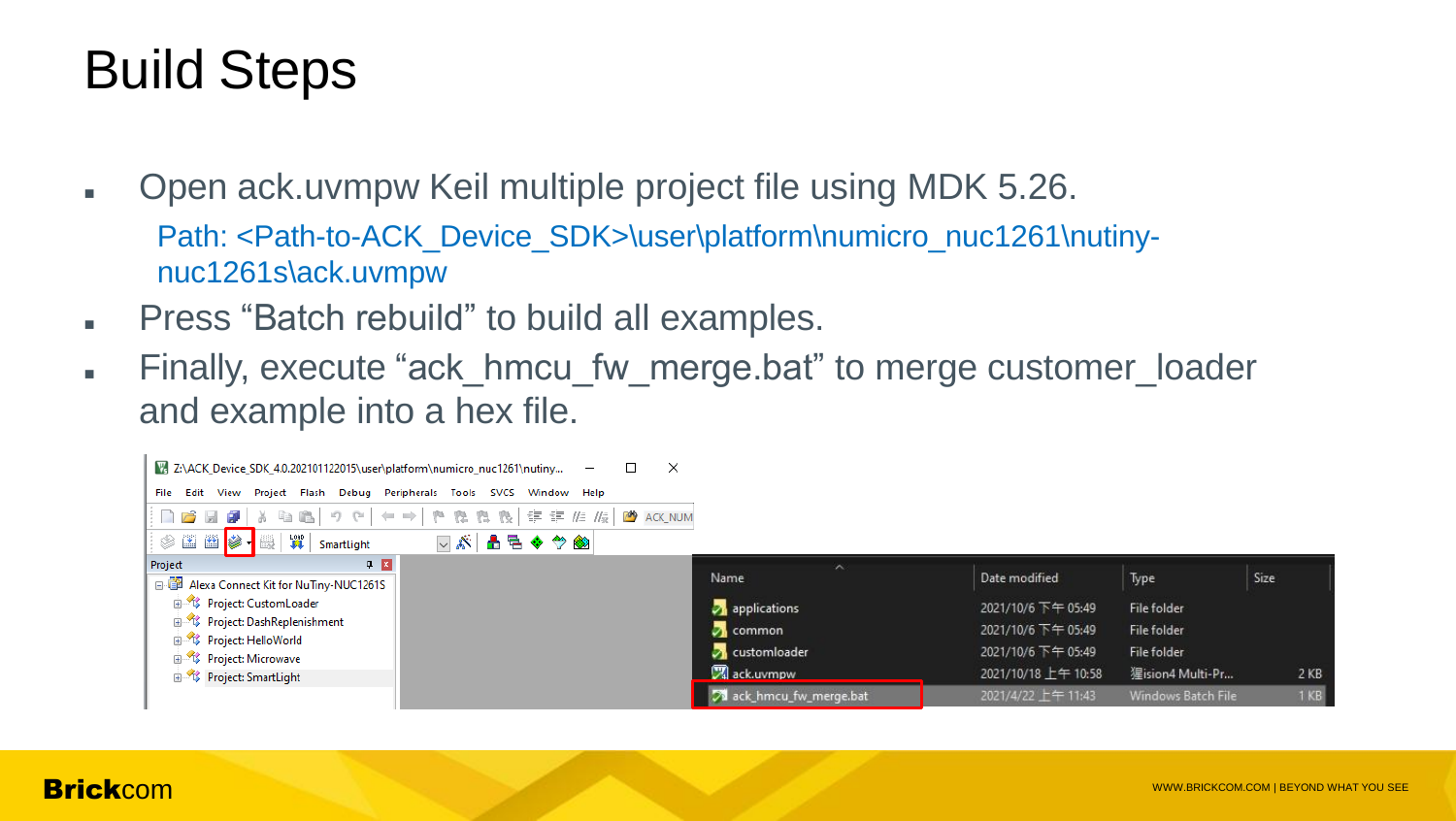### ACK HMCU Firmware Installation

| Nuvoton NuMicro ICP Programming Tool 3.03                                                 | $\times$<br>$\qquad \qquad \Box$<br>$\times$<br>Nuvoton NuMicro ICP Programming Tool 3.03 - NUC126 Series<br>$\qquad \qquad$                                                                    | Chip Settings<br>×                                                                                                          |
|-------------------------------------------------------------------------------------------|-------------------------------------------------------------------------------------------------------------------------------------------------------------------------------------------------|-----------------------------------------------------------------------------------------------------------------------------|
| <b>NUVOTON</b><br>Select Language:                                                        | Project Chips Tool Language Help<br>nuvoToni<br>Status<br>Chip Connected with Nu-Link (ID: 18000f42)<br>Disconnect<br>NUC1261S64AE LDROM:4K, APROM:256K, Data:0K, SPROM:2K, RAM:20K<br>Part No. | Brown-out Voltage Options<br>O2.2V<br>@4.5V<br>O2.7V<br>O3.7V<br>□ Brown-out Reset<br>Brown-out Detector                    |
| English<br>$\checkmark$<br>Select Target Chip:                                            | Load File<br>C:\LDROM.hex<br>File Name:<br>LDROM<br>File not load.<br>Z:\ACK_Device_SDK_4.0.202101122015\user\platform\numicro_nuc1261\nutiny-nuc1261s\Merged_Sma<br>File Name:<br>APROM        | Boot Options<br>OLDROM<br>APROM<br>APROM with IAP<br>O LDROM with IAP                                                       |
| NUC126 Series<br>$\sim$<br>Quit<br>Continue >>                                            | Offset $0x$ $\boxed{0}$<br>size: 58.9K Bytes, checksum: 6872<br>File Name:<br>C:\Data.hex<br>Data Flash<br>File not load.<br>C:\SPROM.hex<br>File Name:<br>SPROM                                | PF[4:3] Multi-function Options<br>Work as GPIO<br>Work as External 4~24MHz Crystal Pin<br>-1/0 Initial State Options:       |
| Support Forum<br>EN: http://forum.nuvoton.com<br>SC: http://www.nuvoton-mcu.com/forum.php | Last Byte: $0x$ FF<br>File not load.<br>Config Bits<br>Config 1: 0x000FFFFF<br>Config 0: 0xFFFFFFBF<br>< Update History ><br>Setting                                                            | <b>O Quasi-bidirectional Mode</b><br>◯ Input Tri-state Mode<br>Data Flash Options<br>Base Address: 0x FFFFF<br>□ Data Flash |
|                                                                                           | File Data<br>Dn-board Flash<br>Offline Flash<br>LDROM APROM Data-Flash SPROM LDROM APROM Data-Flash SPROM LDROM APROM Data-Flash SPROM Info<br>@8 bits<br>◯ 16 bits<br>$O$ 32 bits              | Data Flash Size: 0.00K<br>□ Watchdog<br>Watchdog Clock Power-down                                                           |
|                                                                                           | Refresh<br>Programming                                                                                                                                                                          | $\Box$ ICE Lock<br>□ Security Lock<br>Config Value<br>Config 0: 0xFFFFFFBF<br>Config 1: 0x000FFFFF                          |
|                                                                                           | $\Box$ APROM<br>$\Box$ SPROM<br>$\Box$ LDROM<br>□ Config<br>Options<br>Data Flash<br>Start<br>Build: 7091r                                                                                      | OK.<br>Cancel                                                                                                               |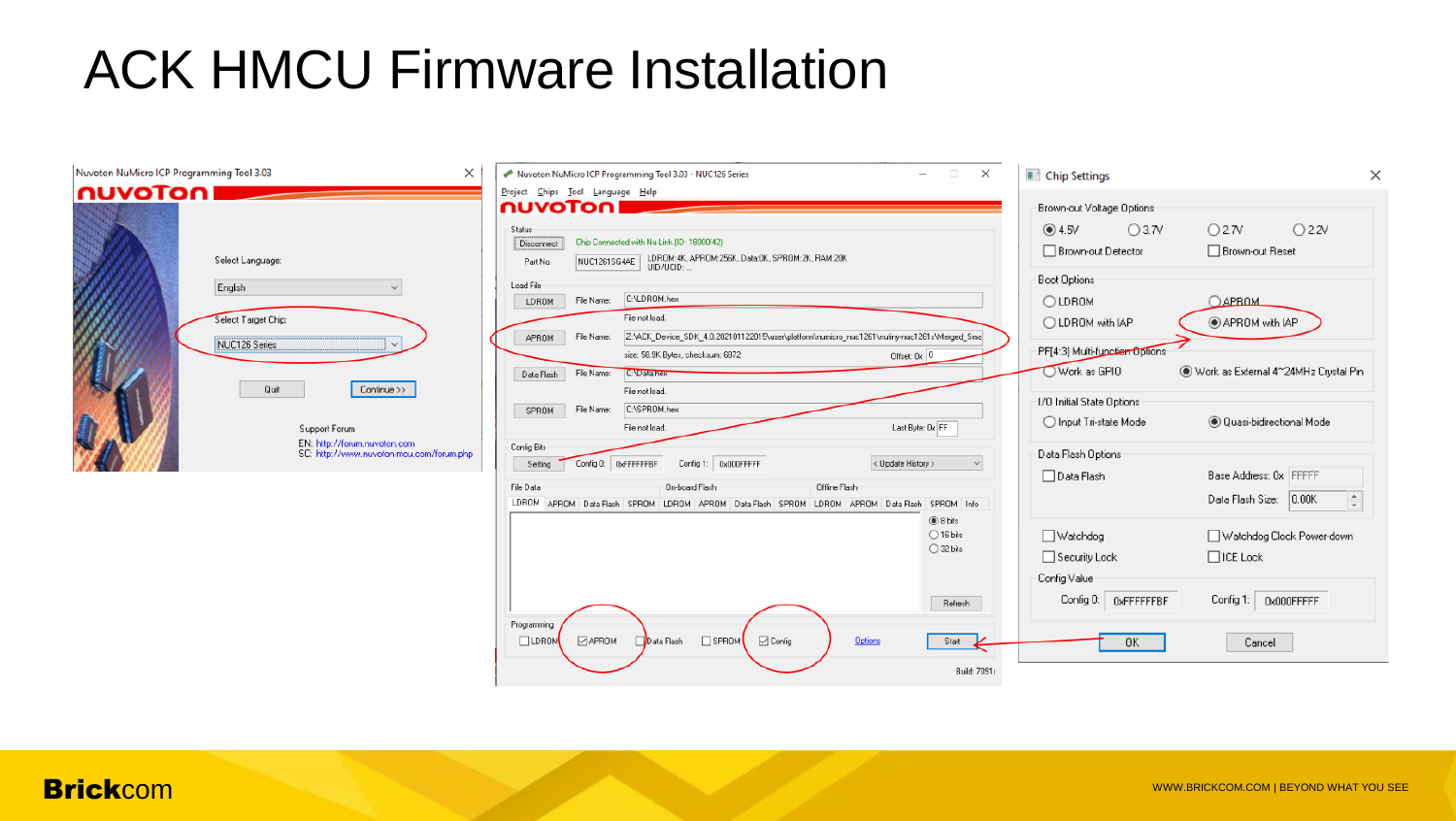## ack\_hmcu\_fw\_merge.bat

- This is batch script for window platform. Help user to get all merged firmwares for programming, just a double-click step.
- **It invokes some python utilities Amazon provided** 
	- For producing a merged firmware for NuMicro MCU.
	- Connect to Nuvoton debug board.
	- For OTA upgrading file for publishing on Amazon Cloud.
		- Please remember to modify the device type for yours.

| $\sim$<br>Name          | Date modified       | Type                       | Size |  |
|-------------------------|---------------------|----------------------------|------|--|
| applications            | 2021/10/6 下午 05:49  | File folder                |      |  |
| common                  | 2021/10/6 下午 05:49  | File folder                |      |  |
| customloader            | 2021/10/6 下午 05:49  | File folder                |      |  |
| ack.uvmpw               | 2021/10/18 上午 10:58 | 猩ision4 Multi-Pr<br>2 K P  |      |  |
| 7 ack_hmcu_fw_merge.bat | 2021/4/22 上午 11:43  | Windows Batch File<br>I KB |      |  |

| Merged_DashReplenishment.hex | 2021/4/26 下午 07:28 | <b>HEX File</b> | 112 KB |
|------------------------------|--------------------|-----------------|--------|
| Merged_HelloWorld.hex        | 2021/4/26 下午 07:28 | <b>HEX File</b> | 127 KB |
| Merged_Microwave.hex         | 2021/4/26 下午 07:28 | <b>HEX File</b> | 156 KB |
| Merged_SmartLight.hex        | 2021/4/26 下午 07:28 | <b>HEX File</b> | 157 KB |
|                              |                    |                 |        |

#### **Brick** COM www.brickcom.com | BEYOND WHAT YOU SEE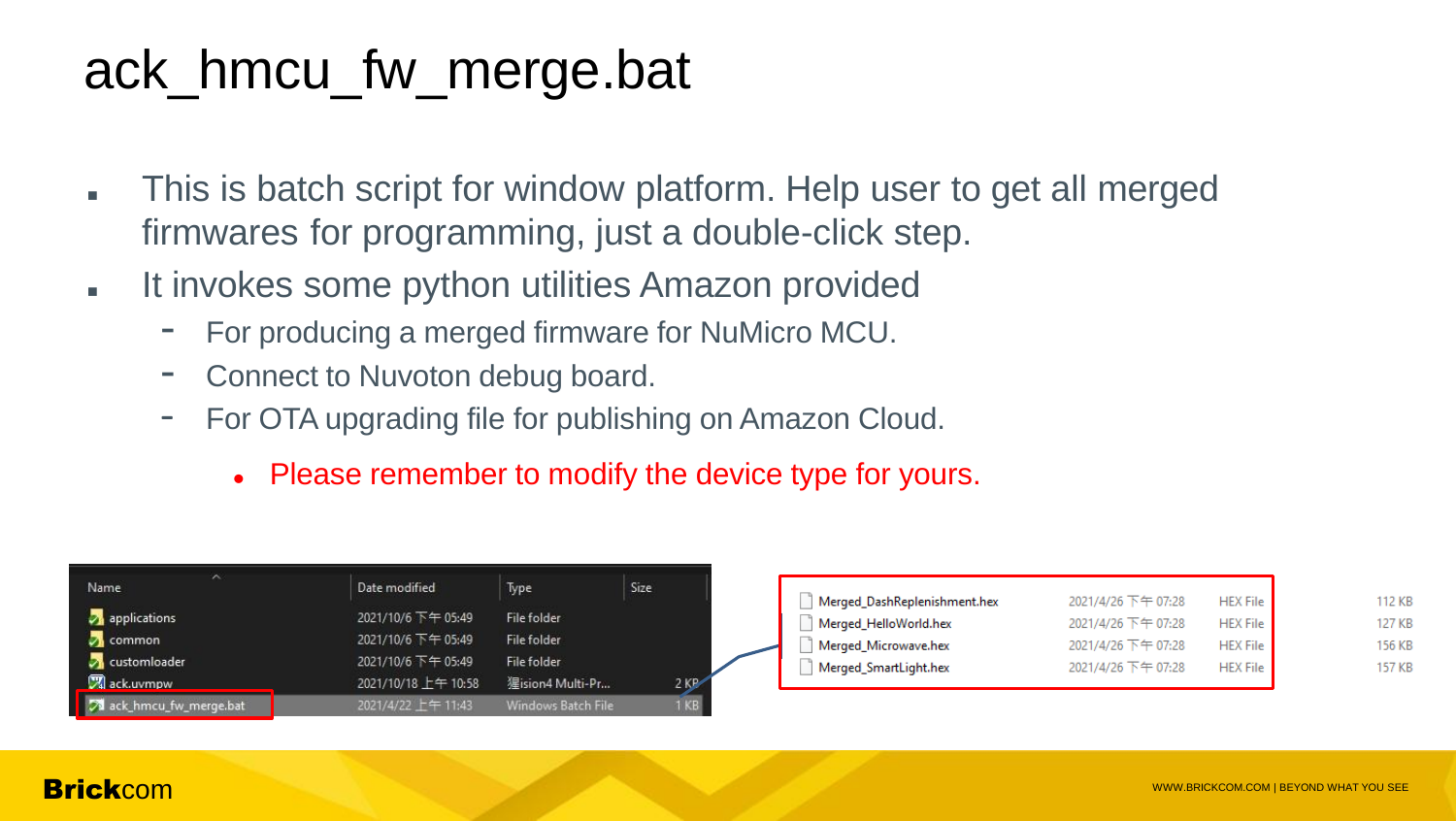## Product registration(WiFi debug console)

- Generate QR codes for new products
	- Refer to Alexa to [create a new virtual product](https://developer.amazon.com/en-US/docs/alexa/ack/create-virtual-product.html) and [download your configuration file.](https://developer.amazon.com/en-US/docs/alexa/ack/provision.html)
	- Connect to WiFi debug console.
	- Download the [ACK Module Utility](https://developer.amazon.com/en-US/docs/alexa/ack/module-utility-cli-quick-start.html) and execute the following java command.
		- Import virtual products : java -jar [<path>\](#page-16-0)ackmoduleutility.jar provision -p [<port>](#page-16-0) -provisionconfigfile ProvisioningInfo[\\_\[devicetypeid\].](#page-16-0)conf
		- Generate QR code : java –jar [<path>\](#page-16-0)ackmoduleutility.jar barcode --port [<port>](#page-16-0) --upc ./

|                                                                                        |                                 |                                                     | <b>ME Windows 命令虚理程式</b><br>그미                                                                                                                                                                                                                                                                                                                                                                                                                                                                                                                                                                                                                                  |
|----------------------------------------------------------------------------------------|---------------------------------|-----------------------------------------------------|-----------------------------------------------------------------------------------------------------------------------------------------------------------------------------------------------------------------------------------------------------------------------------------------------------------------------------------------------------------------------------------------------------------------------------------------------------------------------------------------------------------------------------------------------------------------------------------------------------------------------------------------------------------------|
| - 電腦 - 本機磁碟 (C:) - ModuleUtility_5.0.67.0 - ESP                                        |                                 |                                                     | C:\ModuleUtility_5.0.67.0>java -jar ackmoduleutility.jar provision -p COM3 --pro<br>visionconfigfile ProvisioningInfo_A5V77I00FOGRN.conf<br>Device provisioning beginning for device type A5U77I00FOGRN                                                                                                                                                                                                                                                                                                                                                                                                                                                         |
| 加入至媒體櫃 ▼<br>共用對象 ▼                                                                     | 投影月放映<br>新增資料來                  |                                                     | Setting device information<br>Authorization is required. Your web browser should open the "Login with Amazon"<br>page to the following link, please login with your Amazon developer credentials                                                                                                                                                                                                                                                                                                                                                                                                                                                                |
| DVC GB21JU041<br>DVC_GB21JU041<br>$405001$ S_barcode_<br>$405001$ S.png<br>content.txt | PKG GB21JU0414<br>$05001$ S.png | PKG GB21JU0414<br>$05001$ S_barcode_c<br>ontent.txt | associated with device type A5U77T00FOGRN. https://devicesigner.amazon.com/v1/au<br>thn?state=XW5gT1REgDW6D4KdDJnYjw-bbmPqzbBf-Y1W5XnKFQc9KQAyJ8i8Jek8BRHqj9aTEY&typ<br>$e = on line\_signing$<br>Waiting for you to login using "Login with Amazon"<br>Login detected, sending request for device certificate to the ACK service<br>Device certificate request was successful and device certificate has been provid<br>ed to ACK module utility.<br>Device provisioning continuing<br>Device provisioning successful<br>C:\ModuleUtility_5.0.67.0>java -jar ackmoduleutility.jar barcode -p COM3 --upc<br>Barcode files successfully created in ./ directory. |

#### <span id="page-11-0"></span>**Brick** COM www.brickcom.com | BEYOND WHAT YOU SEE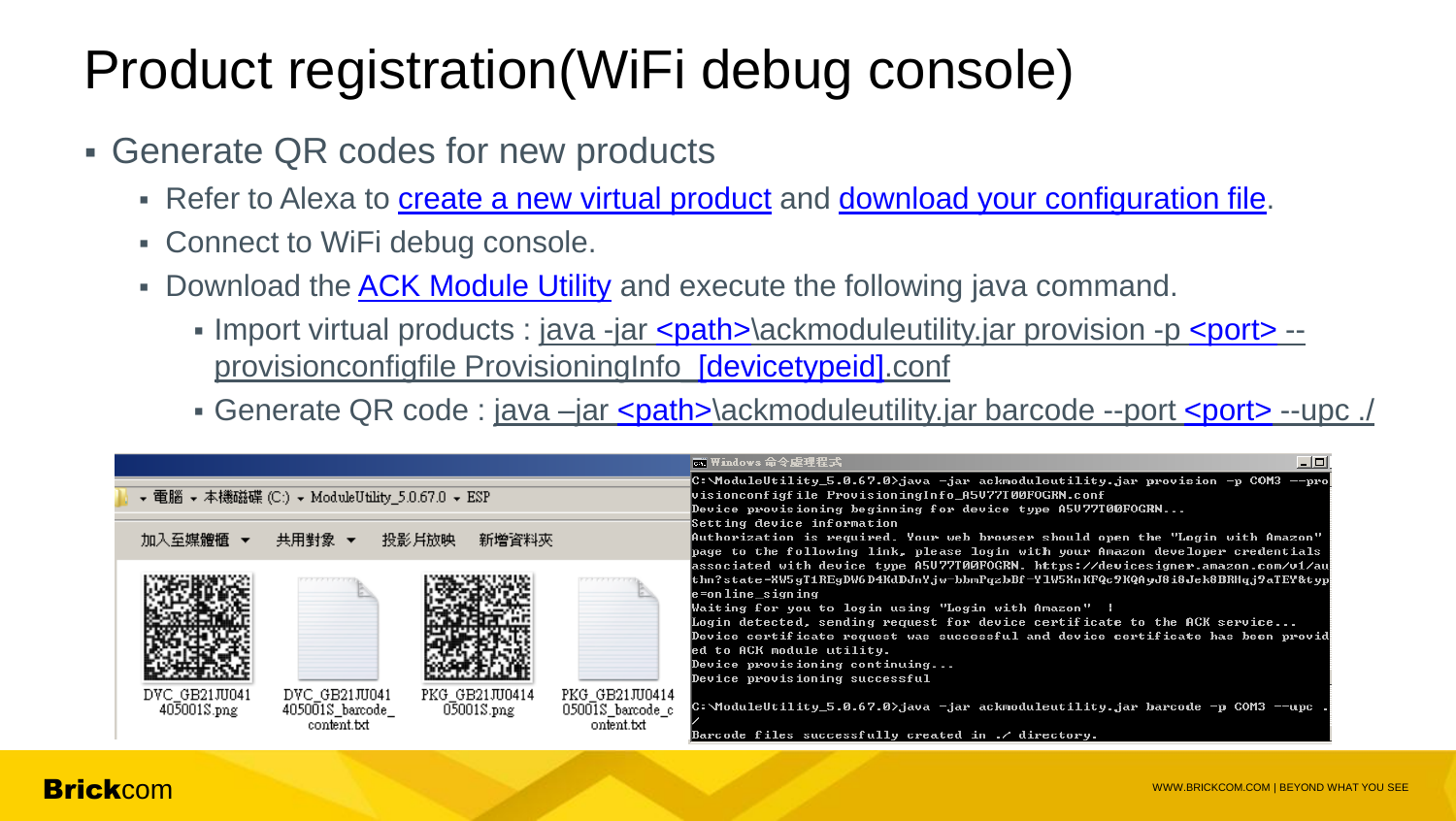## Test product action

- **App operation** 
	- Check development board power on.
	- On the mobile device App, select devices, and add new devices as shown on the right.
	- Choose Development Device and ack. Then scan the QR code.
	- After the mobile device is successfully connected, the status light can be operated.

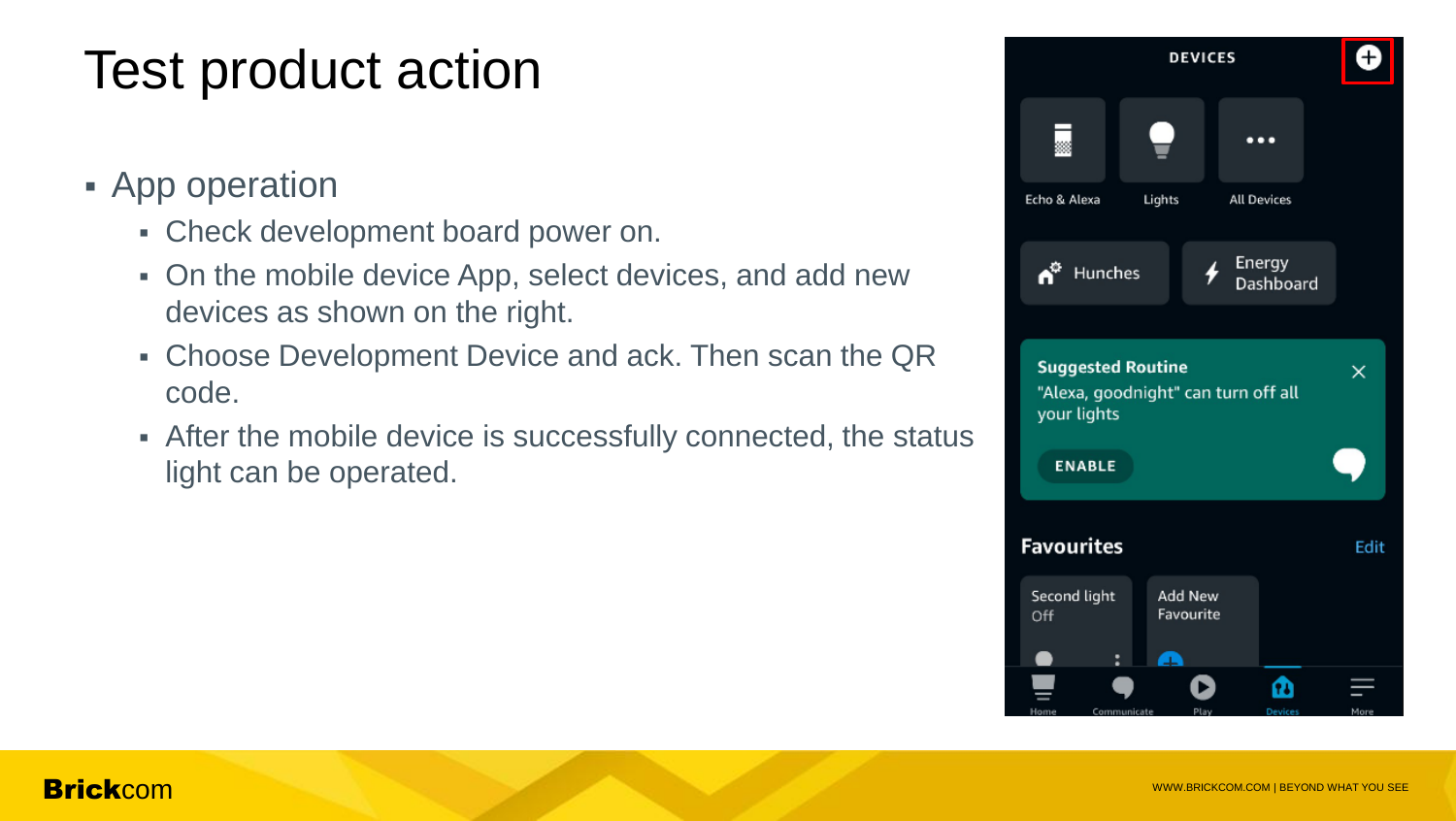# **THANK YOU**

BRICKCOM, YOUR BEST PARTNER

Explorent any specifications or warranties relating to products of Brickcom. Technology. Brickcom may make changes to<br>Brick Web any specifications or warranties relating to products of Brickcom Technology. Brickcom may mak © Brickcom Technology Inc., All Rights Reserved. This document is for planning purposes only, and is not intended to modify or specifications and descriptions at any time, without notice.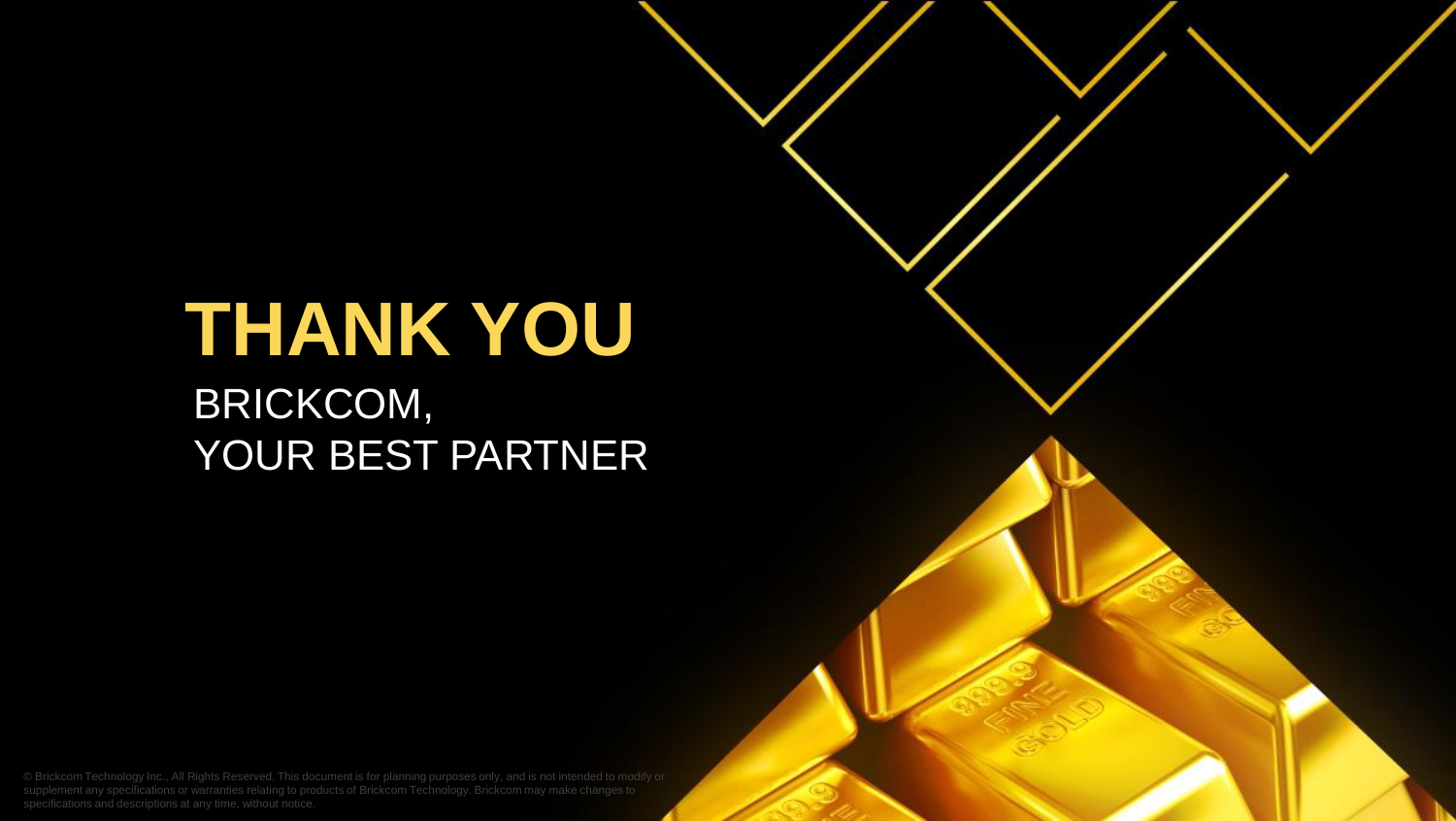#### About

- **Amazon ACK HMCU On NuTiny-NUC1261S** 
	- [https://raw.githubusercontent.com/OpenNuvoton/ACK-](https://raw.githubusercontent.com/OpenNuvoton/ACK-HMCU/master/numicro_nuc1261/docs/Amazon ACK HMCU on NuTiny-NUC1261S.pdf)[HMCU/master/numicro\\_nuc1261/docs/Amazon%20ACK%20HMCU%20on%20NuTiny-](https://raw.githubusercontent.com/OpenNuvoton/ACK-HMCU/master/numicro_nuc1261/docs/Amazon ACK HMCU on NuTiny-NUC1261S.pdf)[NUC1261S.pdf](https://raw.githubusercontent.com/OpenNuvoton/ACK-HMCU/master/numicro_nuc1261/docs/Amazon ACK HMCU on NuTiny-NUC1261S.pdf)
- **Prototype Your Product** 
	- <https://developer.amazon.com/en-US/docs/alexa/ack/steps-to-prototype-a-product.html>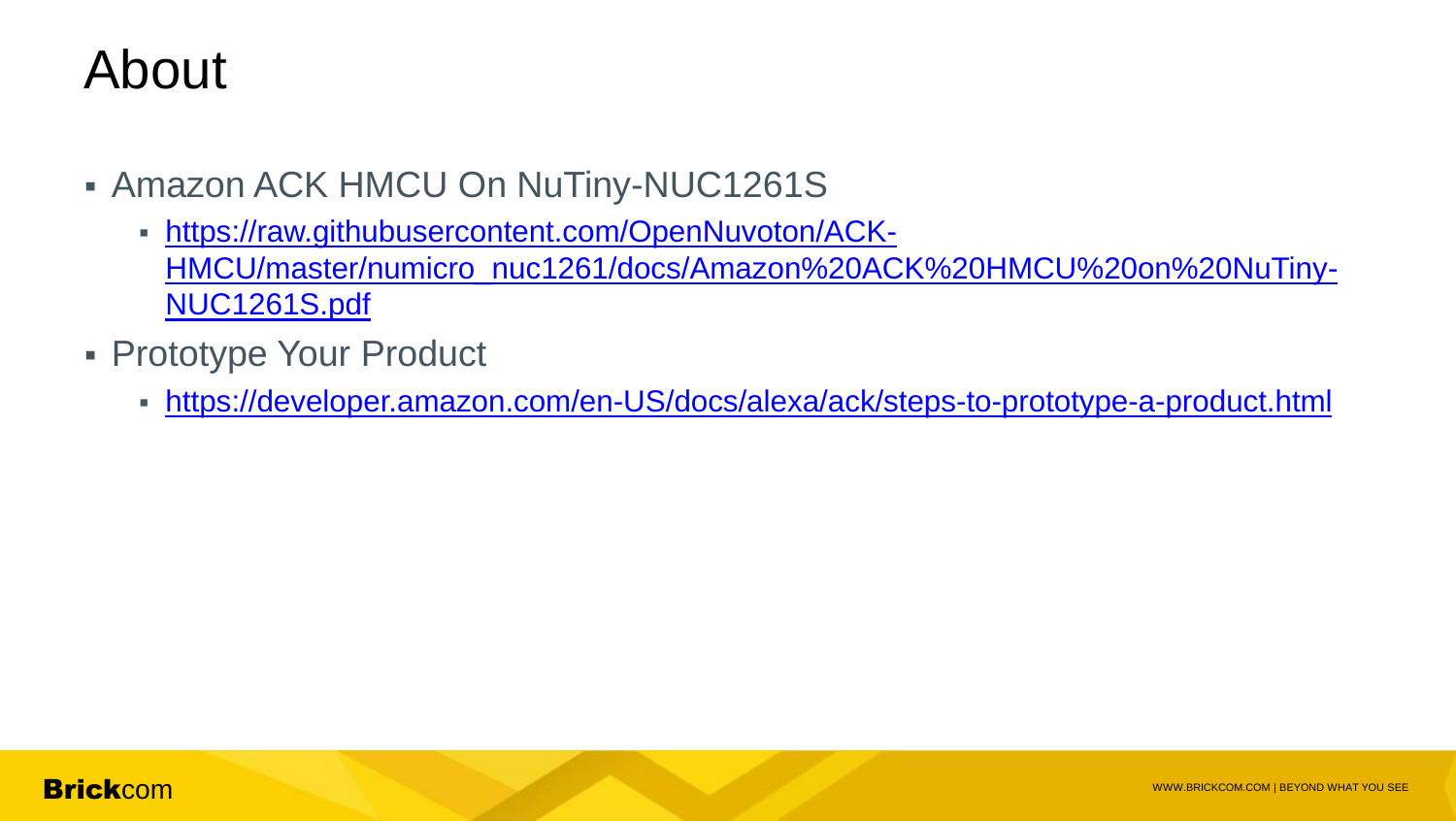## Download

- **Amazon Developer Account** 
	- <https://developer.amazon.com/en-US/docs/alexa/ack/developer-account.html>
	- <https://developer.amazon.com/alexa/console/ack/>
- **-** Python
	- <https://www.python.org/ftp/python/3.8.6/python-3.8.6-amd64.exe>
- **ACK Device** 
	- <https://developer.amazon.com/alexa/console/ack/resources>
- Github
	- <https://github.com/Brickcom/ACK-HMCU>
- Java
	- <https://www.oracle.com/java/technologies/downloads/>